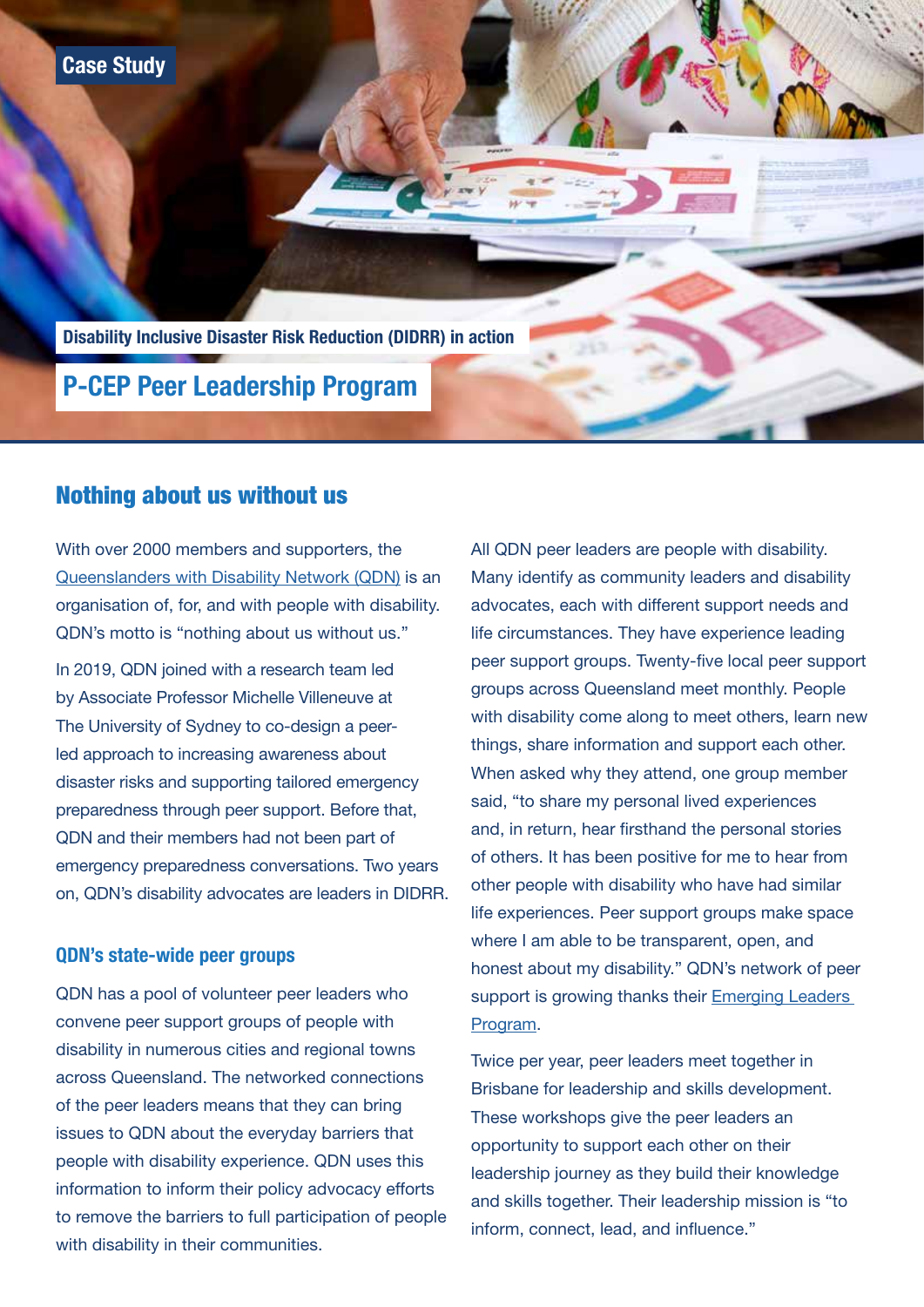

## **It all started by bringing the peer leaders together to learn about P-CEP and support each other to make a plan.**

In 2019, the peer leaders took up the challenge of advocating for DIDRR. They said yes to formally being part of the Disability Inclusive and Disaster Resilient Queensland project. Little did anyone know that shortly after that meeting, Australia would experience a devastating summer of Bushfires followed by the global COVID-19 pandemic.

First, twenty-five QDN peer leaders developed their own personal emergency plans. Then, these peer leaders engaged their peer support networks to build capability in other people to:

- self-assess risk, preparedness and support needs;
- develop their own individual emergency preparedness plan; and
- share their plans with others in their support network.

We called it the Person-Centred Emergency Preparedness (P-CEP) Peer Leadership Program.

#### **Co-design was central to program development**

The P-CEP Peer Leadership Program started with two-day training which was co-designed and cofacilitated with three people with disability: Tara, Des and Carol.

Tara, has a physical disability, chronic health conditions and is deaf. With past experience working in the military Tara eagerly applied the P-CEP to develop her own individual emergency preparedness. During the training, Tara led a role play on how to start the conversation about emergency preparedness. Her message to the group was to be careful not to overwhelm your conversation partner because talking about emergency preparedness can be scary. Tara also shared her plan and facilitated group discussion on tips for sheltering in place and evacuating to a place of safety.

Des, a QDN board member with quadriplegia, was involved in a cyclone that left him without power. Unable to get out of bed and without his support providers, Des had to rely on his neighbour for help. Des told his story in a Community Recovery campaign called, ["Get to Know Your Neighbour."](https://www.youtube.com/watch?v=rfsSEpw0klM ) In that video, Des talks about the importance of relationships and social connectedness - a key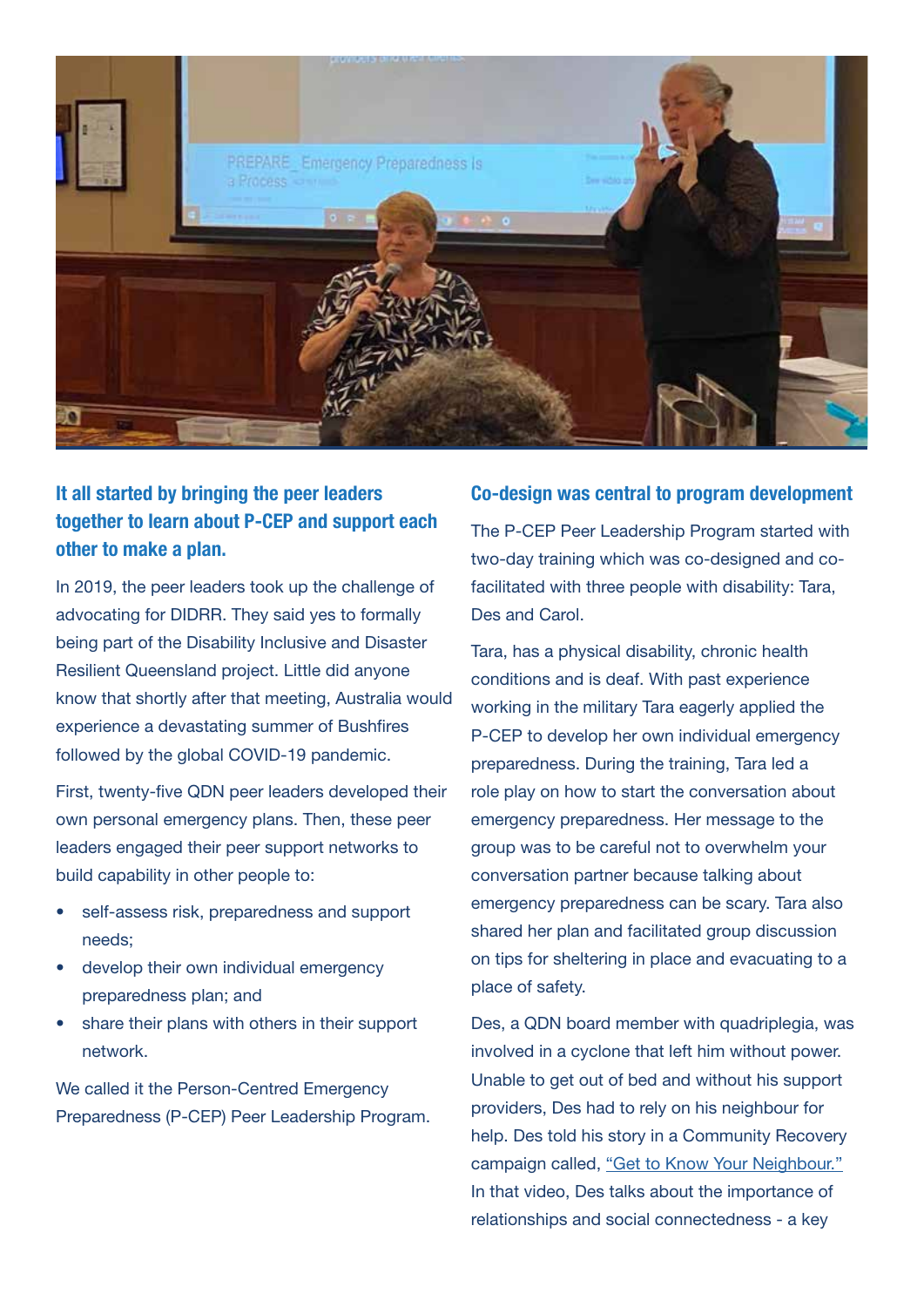element of the P-CEP. At the P-CEP training, peer leaders watched the video together, then Des led an interactive session where the group generated their own strategies for strengthening their personal networks of support.

Carol is a retired emergency manager who also has lived experience of disability. She had a stroke when she was 27 which left her with hemiplegia. Later, Carol lost her vision and two feet to amputation. Carol shared an emergency manager perspective and encouraged peer leaders to develop realistic expectations about what emergency services can and cannot do in times of disaster. She shared these insights and led a Q & A session to help people self-assess what they can do for themselves and to pre-plan with their family and support networks for the support they will need in an emergency.

Peer leaders participated in interactive learning activities, videos, simulated exercises, role play, and small group discussions. They also heard from Adam Green, [Queensland Fire and Emergency](https://www.qfes.qld.gov.au/)  [Services \(QFES\)](https://www.qfes.qld.gov.au/), and Vicki Anderson, a Local Council Emergency Manager from [Moreton Bay.](https://www.moretonbay.qld.gov.au/Services/Disaster-Management) Connecting with emergency services personnel was valued by the peer leaders who actively engaged in asking questions about the role of emergency services agencies, the support available for people with disability, and where to access information on local hazard risks and warning mechanisms.

Time was dedicated to one-on-one peer-led conversations for participants to develop their own emergency preparedness plans and to practice being a person-centred conversation partner.

Many of the peer leaders reflected that the P-CEP training was "eye opening." Learning together was key to building their confidence to develop their own plans. Peer leaders enabled each other by sharing tips and supporting each other with

suggestions for emergency preparedness planning. Peer leaders who had experienced disasters in their communities provided their insights and support to others during and following the training.

We documented everything we learned and began using the experiences of these peer leaders to coproduce the [P-CEP Workbook](https://collaborating4inclusion.org/wp-content/uploads/2020/08/2020-08-19-Person-Centred-Emergency-Preparedness-P-CEP-WORKBOOK_FINAL.pdf ). The peer leaders tested the workbook on themselves and with their support groups. Their ideas were included in the final Workbook which was made available to everybody in Australia by August 2020.

### **Timing is everything**

The timing of the initial training with peer leaders (February 2020) coincided with the emerging global pandemic which hastened peer leader engagement with the information to develop their own P-CEP plans. Real-time learning and reflections were enhanced by their lived experiences of accessing information and managing their individual support needs amidst evolving understandings of this health emergency.

The experience of COVID-19 advanced informationsharing between peer leaders and their support networks ahead of our original timelines for implementing P-CEP peer support and mentoring. QDN pivoted quickly from face-to-face meetings to an online format. QDN support included:

- up-skilling peer leaders and their group members to use video-conferencing software;
- developing private social media groups for members to interact and share information; and
- supporting the participation of individuals with limited or no access to devices or data.

Through this process of learning and working together, we developed a second resource – the [P-CEP Planning Guide for COVID-19](https://collaborating4inclusion.org/home/covid-19-person-centred-emergency-preparedness/ ) for people with disability.